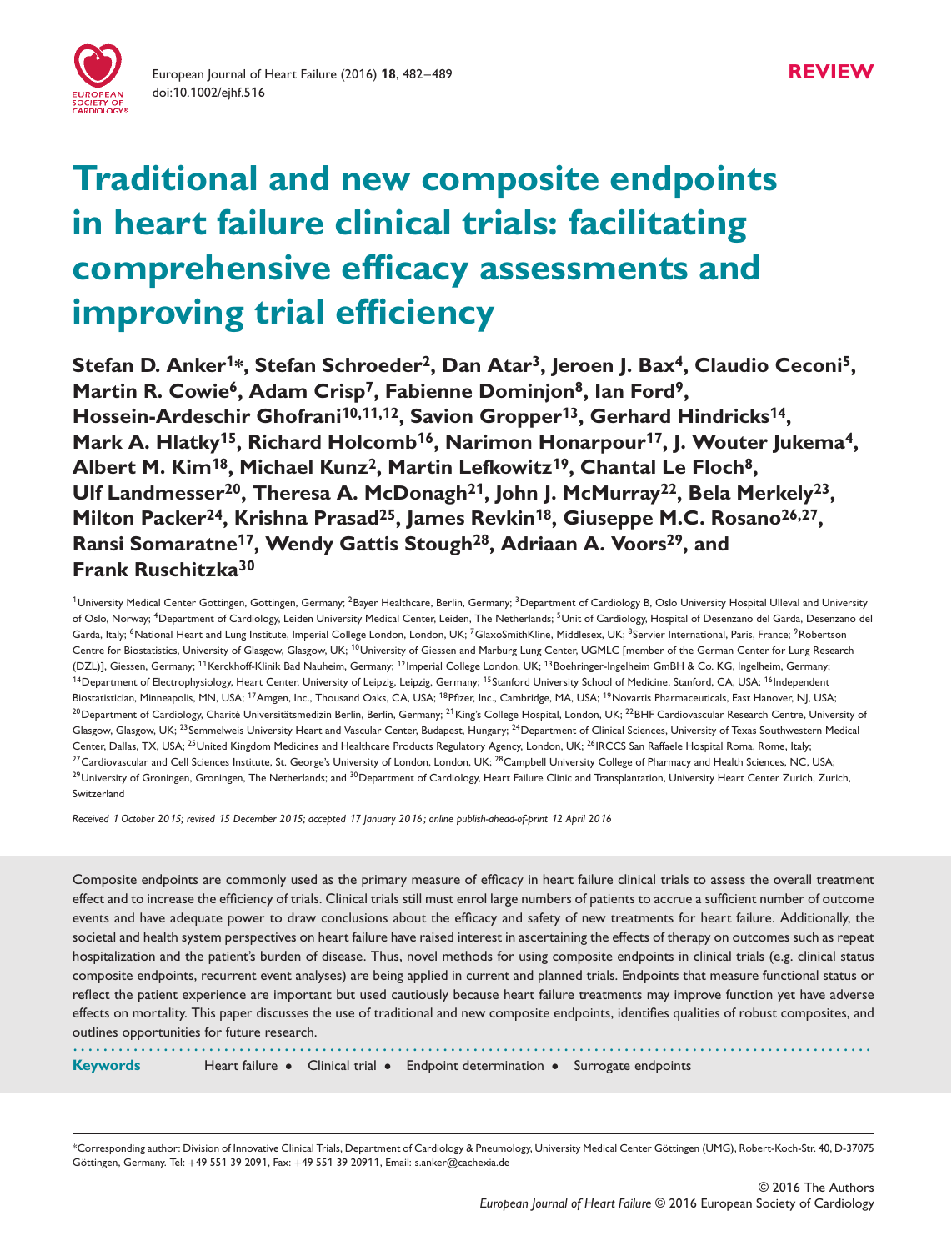# **Introduction**

Composite endpoints are increasingly used as primary efficacy measures in heart failure clinical trials (Supplementary material online, *Table S1*)<sup>1</sup> to provide a comprehensive picture of the treatment effect, and to improve trial efficiency by increasing the event rate and reducing the required sample size. They have advantages and disadvantages (*Table 1*),<sup> $1-4$ </sup> but composite endpoints are generally accepted by academics, clinicians, and regulators when the components are well-defined, specific to the key objective of interest, and broadly congruent in regards to treatment effect. They are problematic when the overall effect suggests no benefit, or even harm, in one or more components.

The adoption of evidence-based therapies has reduced event rates for well-established composites (e.g. all-cause mortality plus cardiovascular hospitalization; cardiovascular death plus heart failure hospitalization). Thus, large studies with long follow-up are still needed in modern trials to accrue a sufficient number of events for adequate statistical power. These studies require substantial investment from funders (e.g. public or industry sources) who must decide whether to commit significant funds when there is a real risk that the therapy will be ineffective. Industry investment in cardiovascular drug development has been decreasing, perhaps in part because of these reasons,5*,*<sup>6</sup> and cardiovascular disease is no longer one of the top 10 therapeutic areas for research and development.7

It is a matter of debate whether the composite of cardiovascular mortality or heart failure hospitalization is the most meaningful and clinically relevant endpoint. New endpoints (e.g. novel clinical composites, functional measures, or patient-reported outcomes) or analytical methodologies (e.g. recurrent event analyses, responder analyses) might serve the dual purpose of more accurately reflecting the modern heart failure patient's disease burden and improving trial efficiency. However, confirmation of their validity is needed before they can achieve widespread acceptance.

............................................................... ................................................................ .........................................

The Cardiovascular Round Table (CRT) of the European Society of Cardiology (ESC) convened a 2-day workshop to explore how existing and innovative composite endpoints can be leveraged to advance the conduct of heart failure clinical trials and, ultimately, patient care. Workshop participants identified five qualities that should characterize composite endpoints in heart failure clinical trials (*Table 2*). This paper summarizes the key insights and discussions, suggests approaches for using composite endpoints, and identifies knowledge gaps that need to be addressed by further research.

# **Overview of composite endpoints in heart failure trials**

## **Fatal and non-fatal composite clinical outcomes**

All-cause assessments of fatal and non-fatal outcomes (e.g. all-cause mortality plus all-cause hospitalization) reflect an intervention's net benefit. Since a single intervention is unlikely to reduce all modes of death or causes of hospitalization, a significant reduction in an all-cause composite endpoint can be interpreted to indicate that the intervention reduced the major causes of death or hospitalization (usually cardiovascular in heart failure trials) without significant adverse effects.<sup>1</sup>

Estimated treatment effects may be diluted if a substantial proportion of events are not influenced by the treatment.<sup>8</sup> A greater number of events will increase statistical power only if those additional events are potentially modifiable by the intervention. The addition of outcomes that are not influenced by the treatment will reduce the measured treatment effect and the study power. Thus, composite endpoints should only include components that are relevant to the population being studied and have biological plausibility to support an expected treatment benefit on each component. A significant risk reduction in a composite endpoint does not necessarily imply that the risk reduction is equal across each component. Statistical methods to test for heterogeneity of treatment effect across individual components of a composite endpoint have been described but are likely to be underpowered.9*,*1<sup>0</sup> Typically, reporting the individual components and testing the treatment effect on each is sufficient.

Similar logic applies to all-cause vs. cause-specific endpoints. The Candesartan in Heart Failure Assessment of Reduction in Mortality and Morbidity (CHARM) trials, which included a broad spectrum of heart failure patients, used all-cause mortality as the primary endpoint for the overall programme.<sup>11</sup> Out of 1831 deaths, 371 were non-cardiovascular and unlikely to be influenced by cardiovascular therapy. While the unadjusted hazard ratio (HR) for the effect of candesartan on all-cause mortality was not statistically significant [HR 0.91, 95% confidence interval (CI) 0.83-1.00,  $P = 0.055$ ], the effect on cardiovascular mortality (a cause-specific endpoint) was significant (HR 0.88, 95% CI 0.79-0.97,  $P = 0.012$ ).<sup>11</sup>

Owing in part to this experience, heart failure trials are often now designed with cause-specific composite endpoints (e.g. cardiovascular mortality or heart failure hospitalization). Cause-specific endpoints reflect a more precise evaluation of an intervention's expected effect, since it is unlikely that a cardiovascular drug will reduce non-cardiovascular causes of death (e.g. cancer, accidents). When cause-specific primary endpoints are used, all-cause mortality should still be evaluated as a secondary or safety endpoint to ensure that survival is not adversely affected by another pathway. The effect on all-cause mortality should be directionally similar to the effect on cardiovascular mortality (if the majority of deaths are disease related), even if the effect on all-cause mortality is not statistically significant. If cardiovascular mortality is significantly reduced and all-cause mortality is shifted towards the null, further analyses are needed to explain the findings and explore whether some component of non-cardiovascular mortality was increased in the treated vs. the control arm. Similarly, discordant results in individual components may be concerning and warrant further investigation, even if risk is reduced in the overall composite. Such analyses are exploratory and not likely to be definitive (depending on the number of events), but they can inform further research strategies to clarify the non-cardiovascular or discordant effects.

Limitations of cause-specific endpoints include the need for specific event definitions and endpoint adjudication. The precision of adjudication depends on complete medical records, which may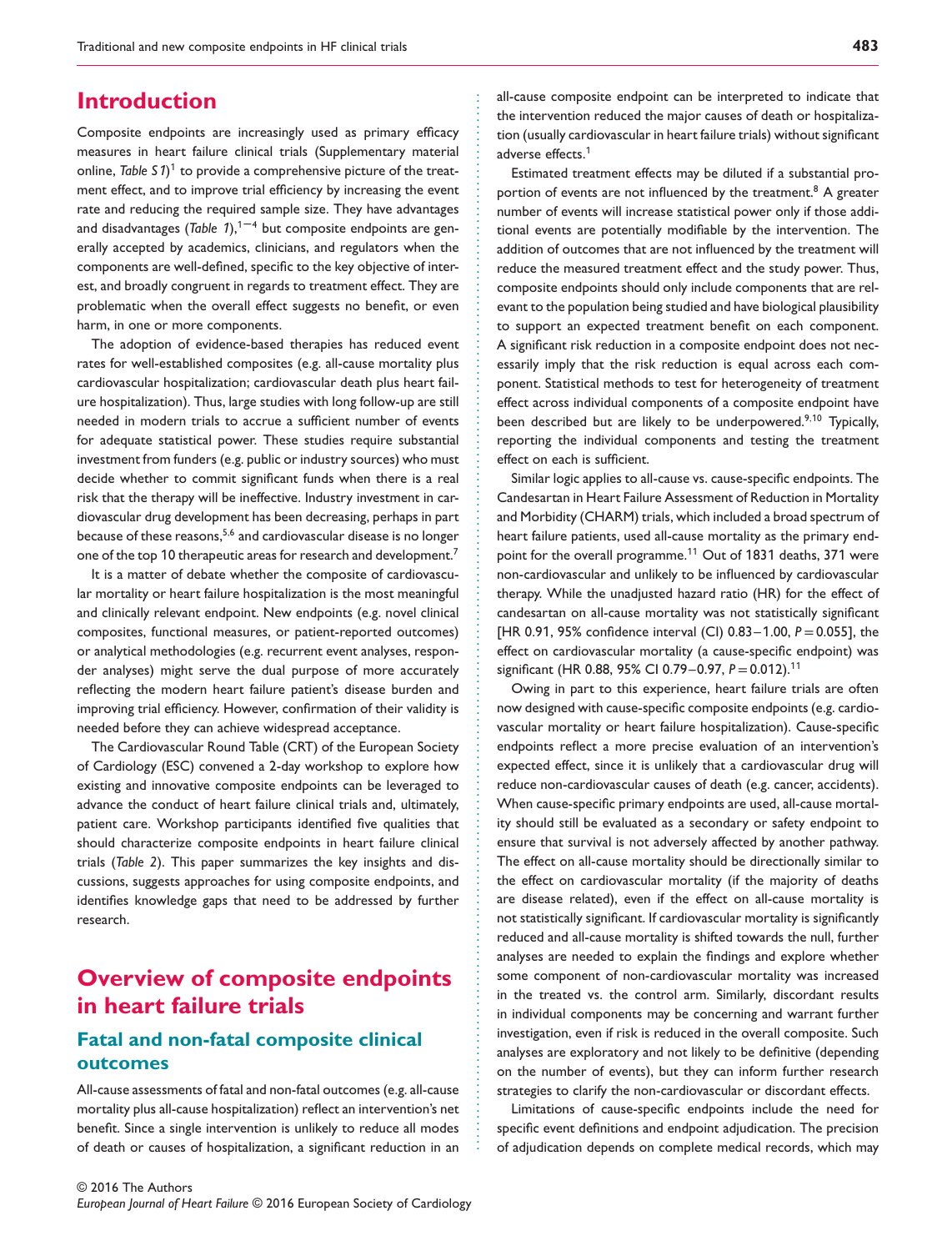#### **Table 1 Advantages and disadvantages of composite endpoints**

| <b>Advantages</b>                                                                                                                                                                                                                                                                                                                                                                                                                         | <b>Disadvantages</b>                                                                                                                                                                                                                                                                                                                                                                                                                                                                                                                                                                                                                                                                                                                    |
|-------------------------------------------------------------------------------------------------------------------------------------------------------------------------------------------------------------------------------------------------------------------------------------------------------------------------------------------------------------------------------------------------------------------------------------------|-----------------------------------------------------------------------------------------------------------------------------------------------------------------------------------------------------------------------------------------------------------------------------------------------------------------------------------------------------------------------------------------------------------------------------------------------------------------------------------------------------------------------------------------------------------------------------------------------------------------------------------------------------------------------------------------------------------------------------------------|
| Reduces sample size and improves trial efficiency if each<br>component is modifiable by treatment<br>Power depends on number of events not number of patients<br>May allow adequate accrual of events over shorter follow-up<br>Captures multiple aspects of treatment effect (not limited to<br>survival)<br>Avoids competing risk<br>Reduces need for multiple comparisons and allocation of type<br>1 error across different endpoints | May reduce power if some components of the composite are unaffected by<br>treatment<br>Length of follow-up may be inadequate to characterize safety profile of a<br>therapy intended for chronic use<br>Overall treatment effect may be driven by components of lesser importance<br>(i.e. the least serious events usually occur with the greatest frequency)<br>Treatment effects on different components may be directionally different.<br>In time-to-first event analyses, the first event may not be the most serious.<br>Individual components still need to be reported separately (usually as<br>secondary endpoints)<br>Insufficient power to draw conclusions about treatment effects for all<br>components of the composite |
|                                                                                                                                                                                                                                                                                                                                                                                                                                           | Uncertainty regarding worrisome trends in components of the composite.                                                                                                                                                                                                                                                                                                                                                                                                                                                                                                                                                                                                                                                                  |

......................................................... .........................................................

### **Table 2 Characteristics of robust composite endpoints**

A composite endpoint should:

- 1. Provide reliable and precise estimates of efficacy and safety
- 2. Be clinically meaningful or relevant to physicians, patients, and care providers in terms of characterizing disease progression, stabilization, or reversal
- 3. Meaningfully characterize the burden of disease for patients
- 4. Yield information that could be used in conjunction with other data to determine societal valuation of new therapies or interventions
- 5. Improve the efficiency of clinical trials while maintaining high validity and quality

be limited for out-of-hospital deaths or some regions in global trials. External factors (e.g. geographical standards of care, threshold for admission, reimbursement pressures, availability of outpatient treatment, and medical or dietary non-adherence) may influence cause-specific hospitalization, although proper randomization should minimize the impact of these factors. These factors may have greater impact if a majority of patients are enrolled in regions with large differences in standards of care.

Reporting the individual components of composite endpoints is important to examine whether or not they are concordant, but non-fatal endpoints should not be analysed independently because of the problem of competing risks.<sup>12</sup> Composite endpoints can solve this dilemma if they include both fatal and non-fatal events. However, analysing fatal and non-fatal events in a composite endpoint can be problematic because these events differ in their importance. The least serious events (i.e. hospitalizations in heart failure trials, non-fatal myocardial infarctions in acute coronary syndrome trials) usually occur earlier than more serious events (i.e. death). Time-to-event analysis focuses on the first event. Thus, composite endpoints are often driven by the least serious component, $13$  which decreases the relevance (not confidence) of any finding. For example, in the Systolic Heart Failure Treatment with the *I <sup>f</sup>* Inhibitor Ivabradine Trial (SHIFT) study, the primary endpoint was a composite of cardiovascular death or hospital admission for worsening heart failure.<sup>14</sup> Ivabradine reduced the risk of the primary endpoint compared with placebo in patients with a heart rate ≥70 b.p.m. (HR 0.82, 95% CI 0.75–0.90, *P <*0.0001), mainly driven by a reduction in heart failure hospitalizations (16% vs. 21%, HR 0.74, 95% CI 0.66–0.83, *P <*0.0001) with no effect on cardiovascular mortality (14% vs. 15%, HR 0.91, 95% CI 0.80–1.03, *P* = 0.13).<sup>14</sup> The European Medicines Agency (EMA) approved ivabradine, but only for patients with heart rates *>*75 b.p.m. where a possible nominal reduction in overall mortality was observed.<sup>15</sup> Food and Drug Administration (FDA) approval was recently granted for a reduction in heart failure hospitalization in patients with a heart rate ≥70 b.p.m. Based on results from the Valsartan Heart Failure Trial (Val-HeFT), valsartan was approved by the FDA to reduce hospitalization for heart failure, with no indication for improvement in mortality because it reduced only one of the two primary endpoints: (i) all-cause mortality (relative risk 1.02, 95% CI  $0.88-1.18$ ,  $P = 0.80$ ) and (ii) the composite of all-cause mortality or cardiac arrest with resuscitation, hospitalization for heart failure, or administration of intravenous inotropes or vasodilators for ≥4 h without hospitalization (relative risk 0.87, 95% CI 0.77–0.97,  $P = 0.009$ ). The beneficial effect of valsartan on the latter was driven by a reduction in heart failure hospitalization.<sup>16</sup> Statistical methods to weight outcomes according to severity have been proposed in heart failure and other disease states.<sup>17-22</sup> However, these approaches are limited by lack of consensus on the relative weighting of events and inconsistency across studies.

These examples underscore the importance of limiting composites to include events that are clinically meaningful and considered to be modifiable. It is highly recommended that regulatory agencies be involved early in the process of constructing composite endpoints for use in pivotal trials.

### **Clinical status composite endpoints**

In chronic conditions such as heart failure, mortality is not the only meaningful efficacy measure, since a patient may be alive but have a poor clinical status, functional capacity, or quality of life.<sup>23</sup> A treatment may be worthwhile and considered valuable by patients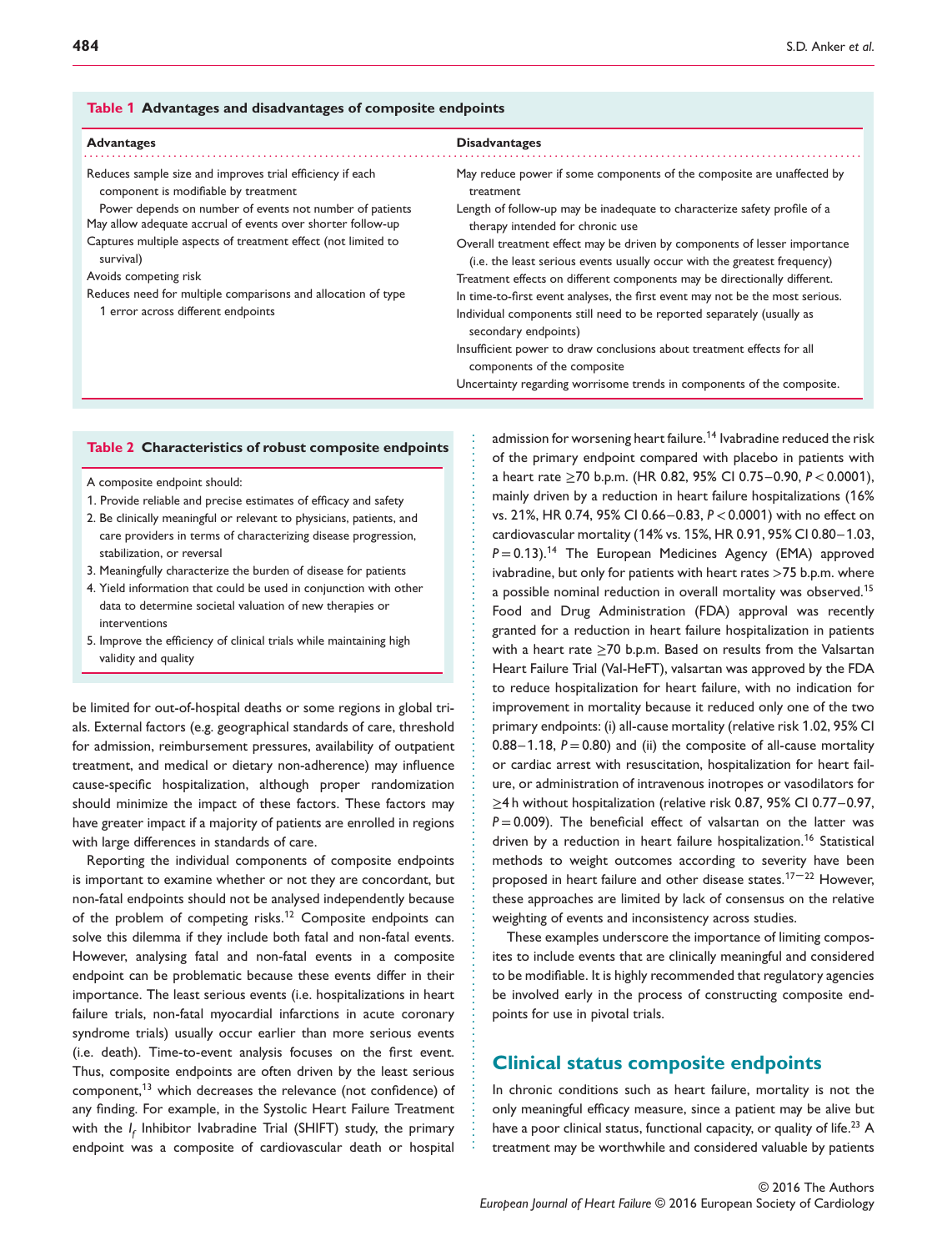when it improves their clinical status even if it does not prolong their survival.24*,*<sup>25</sup> A clinical status composite endpoint has been developed<sup>26</sup> and used<sup>27-30</sup> in heart failure trials (with adaptations appropriate for the study population). Patients are categorized as improved (moderate or marked improvement in clinical status at all planned assessments without hospitalization for heart failure or death); unchanged (modest improvement or worsening in clinical status); or worsened (moderate or marked worsening of clinical status at any planned assessment, hospitalization for heart failure requiring intravenous or mechanical interventions, or death). The distribution of responses can be compared between treatment groups without assigning ranks or worse scores to the individual components.<sup>26</sup> This method has the advantage of describing the patient's clinical course and response to treatment, but more experience is needed to validate that it produces a reliable, clinically meaningful, and unbiased estimate of treatment effect. Analyses can determine if a statistically significant difference exists in the distribution of patients who improved, worsened, or were unchanged, but the magnitude or clinical relevance of the effect can be challenging to interpret. Achieving consensus regarding what constitutes clinically meaningful degrees of improvement and worsening (recognizing that the criteria will differ to some extent by study population) is one challenge of implementing this endpoint. Variation in standards for hospitalizations across geographic regions may also be problematic, but capturing moderate to marked worsening in symptoms or functional status might minimize the problem of geographic variation in standards of care. Finally, experience with this endpoint suggests that it is most appropriate for relatively short-term trials (*<*9 months) because of the challenges related to assessing changes in a patient's clinical improvement over lengthy time periods (i.e. patient recall) and because more clinical events accrue during long-term follow-up which outweigh the clinical status improvement component of the composite.

# **Functional endpoints**

Most clinicians agree that functional impairment is a primary concern for patients with heart failure. For some patients, improved functional status or quality of life is of greater importance than longevity.2*,*<sup>25</sup> Patients are surviving longer with heart failure because of therapeutic advances, $31$  so assessing functional status may be of even greater importance in this era of improved survival. The primary goal of considering novel composite endpoints that include functional status or patient-reported symptom measures is to identify treatments that improve important aspects of patient well-being beyond survival. However, few, if any, cardiovascular drugs have been approved on the basis of improved functional status alone. Regulators have been cautious about functional status endpoints in cardiovascular clinical trials because of agents that improved exercise tolerance but increased mortality in large trials (e.g. flosequinan).<sup>32</sup> The problem of defining a clinically meaningful change in exercise time (or other measure of functional status) also contributes to the uncertainty about the value of this endpoint.

A clinically meaningful improvement in functional status may lead to approval of a new therapeutic agent, provided that an adequate margin of safety can be assured.<sup>1</sup> A stringent margin for excluding an adverse effect on mortality would probably be required in a trial using a functional primary endpoint. Thus, efficiencies gained by using novel composites may be offset by the need to demonstrate safety, since studies would still need to be large and long enough to rule out an increased risk of mortality (at some threshold level acceptable to regulatory agencies) or provide reasonable assurance of a neutral effect on mortality.

The persisting question is what endpoint(s) (other than death or hospitalization) might be clinically relevant and scientifically valid, while also increasing the efficiency of drug development and clinical trial conduct. The 6-min walk test distance has been the primary endpoint in most registration trials of pulmonary artery hypertension,<sup>33</sup>*,*<sup>34</sup> accepted by both the EMA and FDA, but it has not been recognized as adequate in heart failure. Other functional measures such as peak  $VO<sub>2</sub>$  might be candidate endpoints for heart failure trials, but they are unphysiological, can be influenced by patient motivation and skeletal muscle function, and may not be consistently reproducible, which limits their use as an endpoint in heart failure and other (e.g. pulmonary hypertension) trials. Health-related quality of life as measured by instruments such as the Minnesota Living With Heart Failure (MLWHF) or the Kansas City Cardiomyopathy Questionnaire (KCCQ) might be considered as endpoints and have been used in many studies, but the FDA has specific standards that must be met when patient-reported outcomes are used to support labelling claims.<sup>35</sup>*,*<sup>36</sup> While health-related quality of life assessments are clinically relevant and can be informative, the methodological problems of using such scores in efficacy assessments (e.g. potential for bias particularly in unblinded studies, procedures for handling missing data) are well known.<sup>35</sup> Whether regulatory agencies would accept the MLWHF or KCCQ scores as supportive evidence of efficacy remains to be seen and would probably need to be considered on an individual trial basis.

Finally, another important consideration is the health technology assessment of new drugs after regulatory approval. Even if an endpoint such as 6-min walk distance were accepted by regulators, it is uncertain whether payers would view it as a worthwhile endpoint. Research would need to validate the level of increased exercise tolerance that was cost-effective and had a societal benefit.

### **Role of adaptive licensing**

............................................................... ................................................................ .........................................

In 2007, the EMA described its openness to innovative drug development approaches.37 One such initiative is the Pilot Project on Adaptive Licensing.<sup>38</sup> Adaptive licensing involves an authorized limited indication followed by 'iterative phases of evidence gathering and progressive licensing adaptations concerning both the authorized indication and the potential further therapeutic uses of the drug'.<sup>38</sup> With adaptive licensing, a drug could be approved based on improvement in a well-defined functional endpoint within a rigorously conducted clinical trial. After licensing, post-authorization efficacy and safety studies would be required. $38-40$  This process fulfils the goal of accelerating patient access to new drugs, while providing a mechanism for collecting safety data. Functional status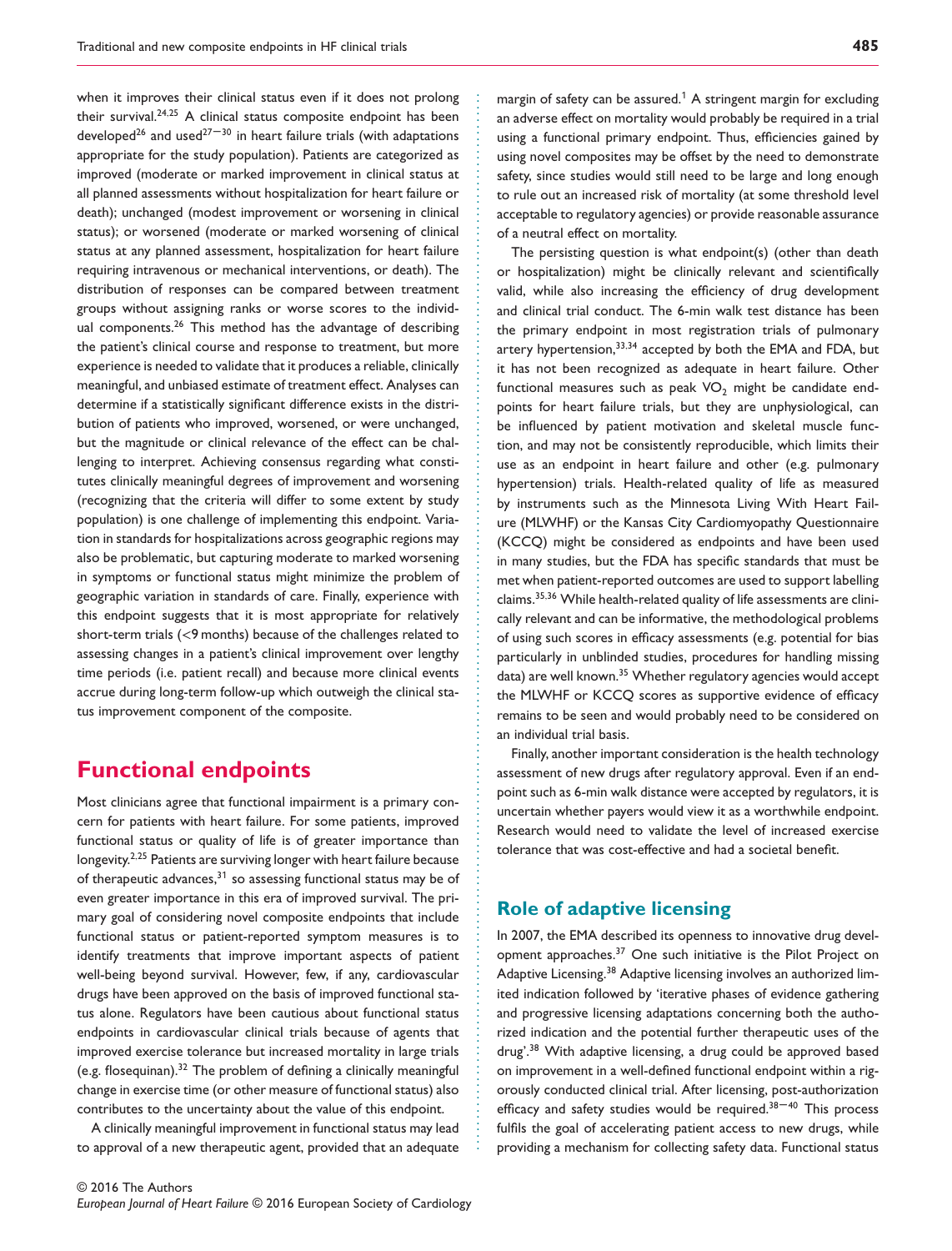or patient-reported symptom endpoints could have a role in adaptive licensing, but past experiences in heart failure where initially promising drugs have later been found harmful (e.g. ibopamine, flosequinan) emphasize the need to pursue this approach cautiously. Many issues have been identified with this approach. First, it is uncertain if a relatively short-term trial assessing a functional endpoint will accrue a sufficient number of events to provide early estimates of safety prior to granting an adaptive licence. Additionally, the safety margin for excluding excess risk needs to be defined and achieving harmonization among regulatory bodies could be problematic. Presumably, the acceptable safety margin could vary by patient population, severity of illness, or the pre-test probability of risk in the context of the mechanism of action of the drug or device; thus, safety estimates should account for this variation. On the other hand, the adaptive approval process aims to accrue pharmacovigilance data in the early phase of marketing through registries, thereby monitoring the real-life use and adverse event rates of the drugs approved with this regulatory pathway.<sup>41</sup> Conducting randomized clinical trials after a drug is marketed and available to patients is more difficult than pre-approval from the standpoint of subject recruitment and retention. All patients receiving the drug could be followed in a registry for safety, but the results of observational studies are less reliable because of the potential for bias. The current system is not optimally designed to allow regulators to enforce withdrawal of adaptive licences if the sponsor does not uphold the requirements of the licence (e.g. follow-up trials are not completed, a concerning safety signal emerges but falls short of crossing pre-defined margins of licence withdrawal, or safety trials are poorly designed), particularly in the European Union where decisions to withdraw drugs are made by each member state. One approach would be to apply adaptive licensing only to severely ill patients where the balance of risks and benefits might be more favourable. However, once marketed, restrictions on use according to patient severity will be difficult to enforce.

# **Statistical considerations: new analytical methods**

### **Recurrent event analyses**

Heart failure is a chronic disease, typically characterized by repeat hospitalizations as a patient's condition progressively worsens. Several factors have contributed to an interest in analysing recurrent events in heart failure trials.<sup>42</sup> Hospitalization is the major contributor to the overall cost of heart failure care,<sup>43</sup> which has led to targeted interventions to reduce readmissions.<sup>44</sup>*,*<sup>45</sup> Therefore, data describing an intervention's effect on recurrent events is highly clinically relevant. Importantly, restricting analyses to first events incompletely represents the patient's overall burden of disease, since first events account for only half of the total number of heart failure hospitalizations in major clinical trials. $46 - 49$ Several approaches to recurrent event analyses have been tested using major heart failure trial data sets. $46 - 51$  All have limitations, as complex assumptions are made in determining the study sample size and in the statistical modelling.<sup>52</sup> One concern is overestimation of the treatment effect, $48$  and another is how best to manage the competing risk of death. Either the joint frailty model or the negative binomial distribution (if death rates are low) have been used,48*,*<sup>50</sup> but none of the methods has been well validated. Regulatory acceptance of the methodology is a critical aspect, and the agencies appear to be supportive of an analysis strategy based on recurrent events. The primary endpoint of the PARAGON-HF study (Prospective Comparison of ARNI with ARB Global Outcomes in Heart Failure With Preserved Ejection Fraction, NCT01920711) is the cumulative number of primary composite events of cardiovascular death and total (first and recurrent) heart failure hospitalizations.<sup>53</sup> PARAGON-HF was also designed to have reasonable power on a standard time-to-first event analysis for sensitivity comparisons. This approach allows regulators and investigators to gain experience with a recurrent events method against a background of traditional time-to-first event analysis.

### **Responder analyses**

............................................................... ................................................................ .........................................

Responder analyses are used to assess the clinical relevance of an observed treatment effect.<sup>36,54,55</sup> From the EMA perspective, responder analyses have been used in studies of obesity (e.g. comparison of proportion of patients with  $\geq$ 10% weight loss), acute stroke (e.g. comparison of proportion of survivors who regain functional independence), or depression (e.g. comparison of proportion of patients achieving a threshold change in symptom scores). The challenge with responder analyses, especially in heart failure trials, is defining, validating, and achieving consensus on the clinically meaningful change in a functional measure or symptom score.<sup>35,56-58</sup> In the context of a heart failure trial, a responder analysis could be based on a surrogate variable that is expected to be related to reliable clinical improvement or clinical outcome. Historically, measures of functional status on which responder analyses might be based (e.g. exercise time, LV size, EF, or haemodynamics) inconsistently correlate with clinical outcome. Scales to measure symptoms, dyspnoea, functional status, and health-related quality of life are alternatives to surrogates and have been used across clinical trials. Interpretation of treatment effect is difficult since effect size for the same treatment can differ when measured on different scales, and definition of a clinically important change can be arbitrary and that attenuation of decline, i.e. no change, may itself be an indicator of benefit. Importantly, study power can be substantially reduced in a responder analysis when a continuous outcome measure is dichotomized.<sup>59</sup>

Responder analyses might be useful in phase I and II trials to help inform phase III designs and patient selection criteria; however, many well-known examples exist where favourable phase II results did not translate into improved outcome in phase III.<sup>60</sup> Therefore, cautious interpretation of phase II results used for this purpose is advised. On the other hand, if efficacy is demonstrated using traditional methods, responder analyses can be performed secondarily to characterize the clinical relevance of the effect and to evaluate the potential for hyper-responders (in cardiac resynchronization therapy trials often called super-responders), non-responders, or patients who experience harm. Signals of efficacy or harm observed in subgroups are far from definitive, but they can generate new hypotheses for testing in adequately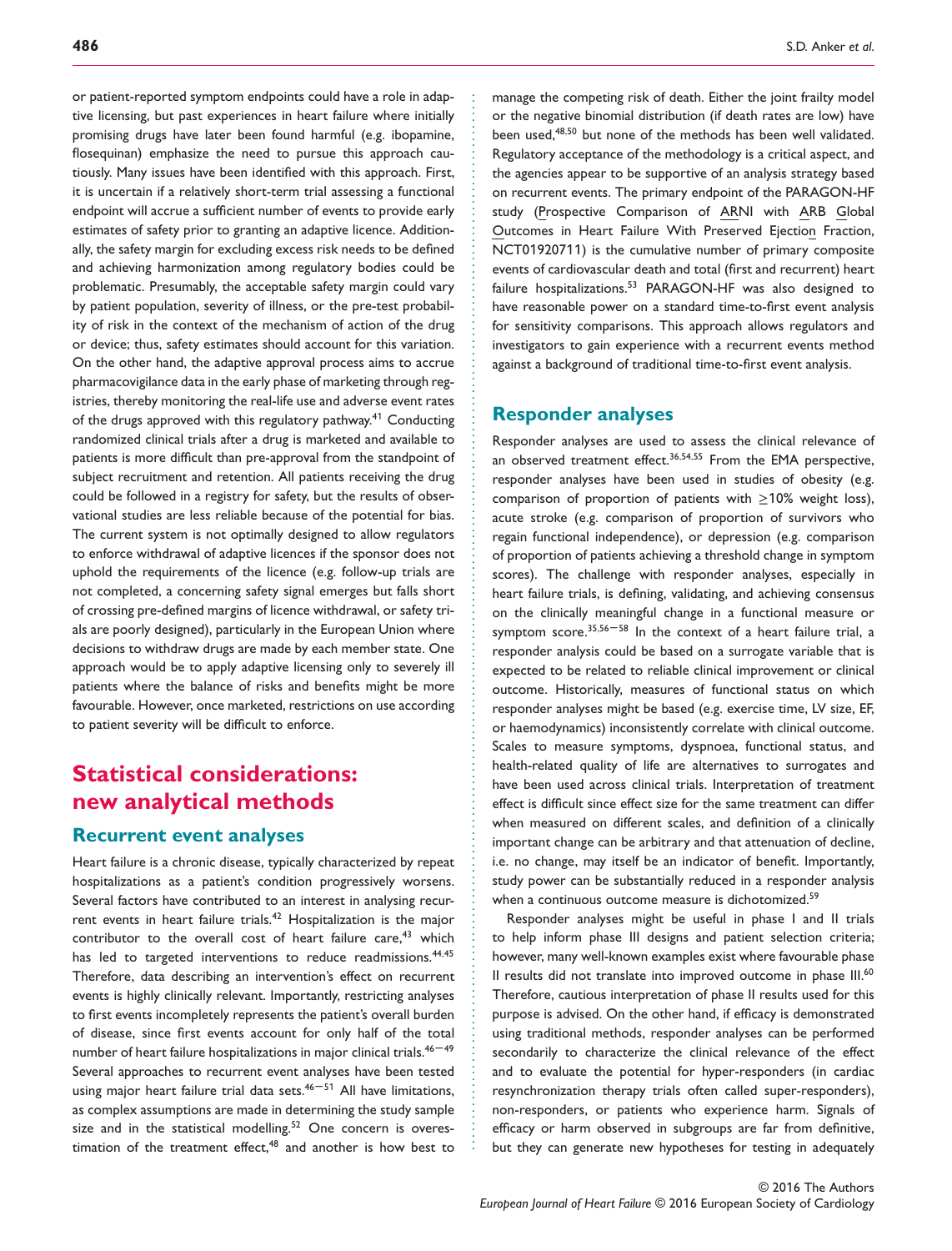| <b>Topic</b>              | <b>Description</b>                                                                                                                                                   |
|---------------------------|----------------------------------------------------------------------------------------------------------------------------------------------------------------------|
| Component selection       | 1. Involve regulators early in discussion of which components will be included in a composite endpoint; may<br>differ between acute and chronic heart failure trials |
|                           | 2. Explicitly state the rationale for using a composite in the study protocol                                                                                        |
| Clinical status composite | 1. Which variables accurately reflect an unbiased assessment of a patient's clinical status and burden of disease?                                                   |
| endpoints                 | 2. How can clinical composite endpoints be translated clinically (in terms of magnitude of effect and clinical<br>relevance)?                                        |
|                           | 3. How can quality of extended life be assessed?                                                                                                                     |
|                           | 4. Propose a quantitative assessment of the concordance of components of composite endpoints                                                                         |
| Recurrent event analysis  | 1. Methodology needs to be further studied and refined (e.g. how to deal with event clustering, ensure analysis<br>is not driven by a small proportion of patients). |
|                           | 2. How can accuracy of assumptions and simulations used in modelling be confirmed?                                                                                   |
|                           | 3. Involve regulators in planning modelling techniques for recurrent event analyses                                                                                  |
|                           | 4. Perform sensitivity analyses using standard time-to-event analysis                                                                                                |
|                           | 5. How to interpret results if recurrent event analysis results differ substantially in magnitude or direction from                                                  |
|                           | time-to-first event analysis.                                                                                                                                        |

.................................................... .....................................................

#### **Table 3 Areas of uncertainty, and priorities for future research**

powered studies within the specific population that appeared to have the greatest treatment effect. Assessing heterogeneity of benefit or net benefit, balancing benefit and harm, using subgroups based on a risk score has been proposed as a more powerful approach to subgroup analysis.6<sup>1</sup>*,*<sup>62</sup> Responder analyses are also of interest to support health technology assessment. However, it is critical to acknowledge the limitations of these analyses to avoid overinterpretation of the data.

# **Conclusion**

The changing landscape for heart failure clinical trials has created an important opportunity to learn from past successes (and failures) and shape future approaches. The use of traditional composite endpoints has yielded many highly effective therapies, and the approach should not be abandoned. However, the overall health burden from heart failure in patients is broader than hospitalizations and death, and it will be necessary to conduct trials that reflect endpoints important to patients<sup>35</sup> (and payers). Further, the declining resources for conducting larger, longer, and more costly trials is a reality that cannot be ignored.<sup>5</sup> Composites that reflect both clinical status and traditional 'hard' events, new analytical methodologies to assess recurrent events, and renewed efforts to assess changes in functional status (without ignoring safety) are areas of both interest and uncertainty that will benefit from additional research (*Table 3*). Ongoing trials will provide more insight into the strengths and weaknesses of these approaches and inform future directions in heart failure research.

### **Acknowledgements**

This paper was generated from discussions during a Cardiovascular Round Table (CRT) Workshop organized on 21–22 January 2015 by the European Society of Cardiology (ESC). The CRT is a strategic forum for high-level dialogues between industry and ESC leadership to identify and discuss key strategic issues for the future of cardiovascular health in Europe.

The opinions expressed in this paper are those of the authors and cannot be interpreted as the opinion of any of the organizations that employ the authors. The authors acknowledge the contribution of Caroline Boulton for participating in the discussion at the ESC CRT workshop from which this paper originated.

# **Supplementary Information**

Additional Supporting Information may be found in the online version of this article:

**Table S1.** Composite endpoints in heart failure clinical trials.

**Conflicts of interest:** S.D.A. has received esearch grants from Vifor and Abbott Vascular; and personal fees from Vifor, Abbott Vascular, Bayer Pharma, Novartis, Lonestar Heart, Respicardia, ZS Pharma, Relypsa, Biotronik, Cardiorentis, and Servier. S.S. is an employee of Bayer Healthcare. D.A, has received personal fees from Astra-Zeneca, Bayer Healthcare, Boehringer-Ingelheim, BMS/Pfizer, Novartis, and Vifor. J.J.B. reports that the Department of Cardiology (Leiden University Medical Center, The Netherlands) has received unrestricted research grants from Medtronic, Biotronik, Boston Scientific, and Edwards Lifescience. M.R.C. has received research grants from ResMed, Boston Scientific, and Bayer; and personal fees from ResMed, Boston Scientific, Bayer, Servier, Novartis, St. Jude Medical, and Pfizer. A.C. is an employee of GlaxoSmithKline. F.D. and C.L.F. are employees of Servier. I.F. reports grants from Vifor, grants and personal fees from Servier and Biotronik, and personal fees from RESMED, outside the submitted work. H.-A.G, has received personal fees (board membership, consultancy, paid lectures, or travel expenses) from Actelion, Bayer, GSK, Novartis, Pfizer, Bellerophon Therapeutics, United Therapeutics; and research grants from Actelion, Bayer, Pfizer, and Novartis. S.G. is an employee of Boehringer-Ingelheim GmBH & Co.KG. G.H. has received research grants from St. Jude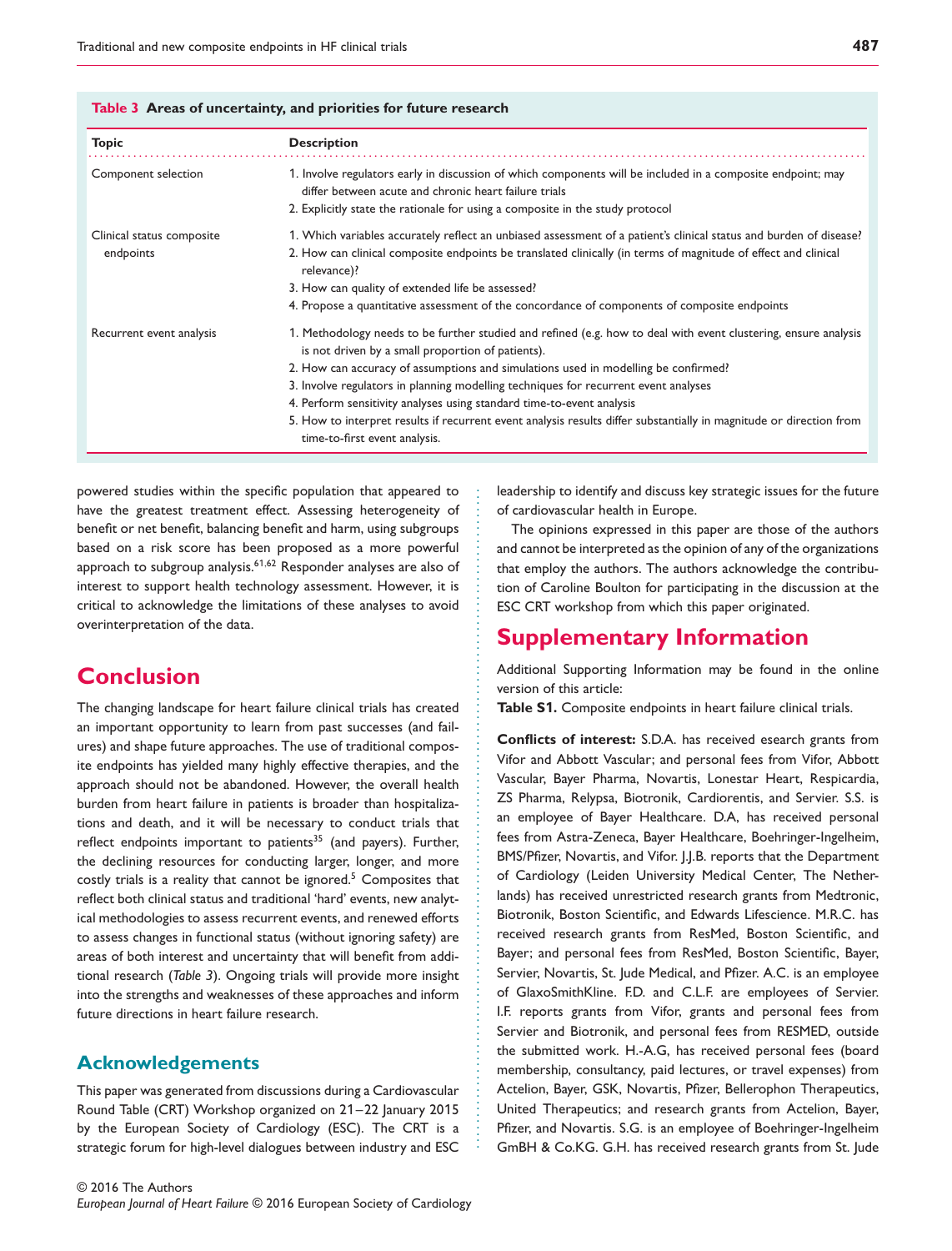Medical, Biotronik, and Boston Scientific. N.H. is an employee of Amgen. J.W.J. has received research grants from and CME speaker fees for meeting sponsored by Astellas, Astra Zeneca, Bayer, Biotronik, Boston Scientific, Daiichi Sankyo, Lilly, Genzyme, Medtronic, Merck Schering Plough, Pfizer, Orbus Neich, Novartis, Roche, Servier, Sanofi Aventis, The Netherlands Heart Foundation, Interuniversity Cardiology Institute of the Netherlands, and the European Community Framework KP7 Programme. A.M.K. is an employee of Pfizer. M.K. is an employee of Bayer Healthcare. M.L. is an employee of Novartis Pharmaceuticals Company. U.L. has received research grants from Pfizer and Roche; and honoraria (lecture and advisory) from Roche, MSD, Sanofi, and Amgen. T.A.M. has received personal fees (honoraria) from Novartis, Vifor, and ZS Pharma. B.M. has received personal fees (lectures and advisory board membership) from Orion Pharma. M.P. reports personal fees from Amgen, Daiichi Sankyo, Ferring, Cardiorentis, CardioKinetix, Novartis, Sanofi, and Takeda, outside the submitted work. J.R. reports personal fees from Pfizer, outside the submitted work. R.S. is an employee and shareholder of Amgen, Inc. W.G.S. has received personal fees from the European Society of Cardiology, Relypsa, Covis, and Stealth Peptides. A.A.V. reports research grants from Novartis Pharmaceuticals, Singulex, Sphingotec, Trevena, and Vifor; personal fees from Novartis Pharmaceuticals, Servier, Bayer, Boehringer Ingelheim, Cardio3Biosciences, Celladon, GSK, Merck/MSD, Singulex, Trevena, and Vifor; and non-financial support from Alere and Merck/MSD. The remaining authors have no conflicts to disclose.

### **References**

- 1. Zannad F, Garcia AA, Anker SD, Armstrong PW, Calvo G, Cleland JG, Cohn JN, Dickstein K, Domanski MJ, Ekman I, Filippatos GS, Gheorghiade M, Hernandez AF, Jaarsma T, Koglin J, Konstam M, Kupfer S, Maggioni AP, Mebazaa A, Metra M, Nowack C, Pieske B, Pina IL, Pocock SJ, Ponikowski P, Rosano G, Ruilope LM, Ruschitzka F, Severin T, Solomon S, Stein K, Stockbridge NL, Stough WG, Swedberg K, Tavazzi L, Voors AA, Wasserman SM, Woehrle H, Zalewski A, McMurray JJ. Clinical outcome endpoints in heart failure trials: a European Society of Cardiology Heart Failure Association consensus document. *Eur J Heart Fail* 2013;**15**:1082–1094.
- 2. Cordoba G, Schwartz L, Woloshin S, Bae H, Gotzsche PC. Definition, reporting, and interpretation of composite outcomes in clinical trials: systematic review. *BMJ* 2010;**341**:c3920.
- 3. Freemantle N, Calvert M, Wood J, Eastaugh J, Griffin C. Composite outcomes in randomized trials: greater precision but with greater uncertainty? *JAMA* 2003;**289**:2554–2559.
- 4. European Network for Health Technology Assessment. Endpoints used for relative effectiveness assessment of pharmaceuticals: clinical endpoints. https:// eunethta.fedimbo.belgium.be/sites/5026.fedimbo.belgium.be/files/Clinical%20end points.pdf (15 February 2015).
- 5. Jackson N, Atar D, Borentain M, Breithardt G, van Eickels M, Endres M, Fraass U, Friede T, Hannachi H, Janmohamed S, Kreuzer J, Landray M, Lautsch D, Le Floch C, Mol P, Naci H, Samani N, Svensson A, Thorstensen C, Tijssen J, Vandzhura V, Zalewski A, Kirchhof P. Improving clinical trials for cardiovascular diseases: a position paper from the Cardiovascular Round Table of the European Society of Cardiology. *Eur Heart J* 2016;**37**:747–754.
- 6. Roe MT, Mahaffey KW, Ezekowitz JA, Alexander JH, Goodman SG, Hernandez A, Temple T, Berdan L, Califf RM, Harrington RA, Peterson ED, Armstrong PW. The future of cardiovascular clinical research in North America and beyond-addressing challenges and leveraging opportunities through unique academic and grassroots collaborations. *Am Heart J* 2015;**169**:743–750.
- 7. Moses H III, Matheson DH, Cairns-Smith S, George BP, Palisch C, Dorsey ER. The anatomy of medical research: US and international comparisons. *JAMA* 2015;**313**:174–189.
- 8. Gomez G, Gomez-Mateu M, Dafni U. Informed choice of composite end points in cardiovascular trials. *Circ Cardiovasc Qual Outcomes* 2014;**7**:170–178.
- 9. Pogue J, Thabane L, Devereaux PJ, Yusuf S. Testing for heterogeneity among the components of a binary composite outcome in a clinical trial. *BMC Med Res Methodol* 2010;**10**:49.
- 10. Pogue J, Devereaux PJ, Thabane L, Yusuf S. Designing and analyzing clinical trials with composite outcomes: consideration of possible treatment differences between the individual outcomes. *PLoS One* 2012;**7**:e34785.
- 11. Pfeffer MA, Swedberg K, Granger CB, Held P, McMurray II, Michelson EL, Olofsson B, Ostergren J, Yusuf S, Pocock S, CHARM Investigators and Committees. Effects of candesartan on mortality and morbidity in patients with chronic heart failure: the CHARM-Overall programme. *Lancet* 2003;**362**:759–766.
- 12. Wolbers M, Koller MT, Stel VS, Schaer B, Jager KJ, Leffondre K, Heinze G. Competing risks analyses: objectives and approaches. *Eur Heart J* 2014;**35**:2936–2941.
- 13. Ferreira-Gonzalez I, Busse JW, Heels-Ansdell D, Montori VM, Akl EA, Bryant DM, onso-Coello P, Alonso J, Worster A, Upadhye S, Jaeschke R, Schunemann HJ, Permanyer-Miralda G, Pacheco-Huergo V, Domingo-Salvany A, Wu P, Mills EL Guyatt GH. Problems with use of composite end points in cardiovascular trials: systematic review of randomised controlled trials. *BMJ* 2007;**334**:786.
- 14. Swedberg K, Komajda M, Bohm M, Borer JS, Ford I, Dubost-Brama A, Lerebours G, Tavazzi L. Ivabradine and outcomes in chronic heart failure (SHIFT): a randomised placebo-controlled study. *Lancet* 2010;**376**:875–885.
- 15. Bohm M, Borer J, Ford I, Gonzalez-Juanatey JR, Komajda M, Lopez-Sendon J, Reil JC, Swedberg K, Tavazzi L. Heart rate at baseline influences the effect of ivabradine on cardiovascular outcomes in chronic heart failure: analysis from the SHIFT study. *Clin Res Cardiol* 2013;**102**:11–22.
- 16. Cohn JN, Tognoni G, Valsartan Heart Failure Trial Investigators. A randomized trial of the angiotensin-receptor blocker valsartan in chronic heart failure. *N Engl J Med* 2001;**345**:1667–1675.
- 17. Armstrong PW, Westerhout CM, Van de Werf F, Califf RM, Welsh RC, Wilcox RG, Bakal JA. Refining clinical trial composite outcomes: an application to the Assessment of the Safety and Efficacy of a New Thrombolytic-3 (ASSENT-3) trial. *Am Heart J* 2011;**161**:848–854.
- 18. Buyse M. Generalized pairwise comparisons of prioritized outcomes in the two-sample problem. *Stat Med* 2010;**29**:3245–3257.
- 19. Pocock SJ, Ariti CA, Collier TJ, Wang D. The win ratio: a new approach to the analysis of composite endpoints in clinical trials based on clinical priorities. *Eur Heart J* 2012;**33**:176–182.
- 20. Rauch G, Jahn-Eimermacher A, Brannath W, Kieser M. Opportunities and challenges of combined effect measures based on prioritized outcomes. *Stat Med* 2014;**33**:1104–1120.

............................................................................................................................... .........................................................................................

- 21. Rauch G, Rauch B, Schuler S, Kieser M. Opportunities and challenges of clinical trials in cardiology using composite primary endpoints. *World J Cardiol* 2015;**7**:1–5.
- 22. Subherwal S, Anstrom KJ, Jones WS, Felker MG, Misra S, Conte MS, Hiatt WR, Patel MR. Use of alternative methodologies for evaluation of composite end points in trials of therapies for critical limb ischemia. *Am Heart J* 2012;**164**:277–284.
- 23. Cleland JG. How to assess new treatments for the management of heart failure: composite scoring systems to assess the patients' clinical journey. *Eur J Heart Fail* 2002;**4**:243–247.
- 24. Dev S, Clare RM, Felker GM, Fiuzat M, Warner SL, O'Connor CM. Link between decisions regarding resuscitation and preferences for quality over length of life with heart failure. *Eur J Heart Fail* 2012;**14**:45–53.
- 25. Stevenson LW, Hellkamp AS, Leier CV, Sopko G, Koelling T, Warnica JW, Abraham WT, Kasper EK, Rogers JG, Califf RM, Schramm EE, O'Connor CM. Changing preferences for survival after hospitalization with advanced heart failure. *J Am Coll Cardiol* 2008;**52**:1702–1708.
- 26. Packer M. Proposal for a new clinical end point to evaluate the efficacy of drugs and devices in the treatment of chronic heart failure. *J Card Fail* 2001;**7**:176–182.
- 27. Redfield MM, Chen HH, Borlaug BA, Semigran MJ, Lee KL, Lewis G, LeWinter MM, Rouleau JL, Bull DA, Mann DL, Deswal A, Stevenson LW, Givertz MM, Ofili EO, O'Connor CM, Felker GM, Goldsmith SR, Bart BA, McNulty SE, Ibarra JC, Lin G, Oh JK, Patel MR, Kim RJ, Tracy RP, Velazquez EJ, Anstrom KJ, Hernandez AF, Mascette AM, Braunwald E. Effect of phosphodiesterase-5 inhibition on exercise capacity and clinical status in heart failure with preserved ejection fraction: a randomized clinical trial. *JAMA* 2013;**309**:1268–1277.
- 28. Abraham WT, Young JB, Leon AR, Adler S, Bank AJ, Hall SA, Lieberman R, Liem LB, O'Connell JB, Schroeder JS, Wheelan KR. Effects of cardiac resynchronization on disease progression in patients with left ventricular systolic dysfunction, an indication for an implantable cardioverter-defibrillator, and mildly symptomatic chronic heart failure. *Circulation* 2004;**110**:2864–2868.
- 29. Packer M, Colucci W, Fisher L, Massie BM, Teerlink JR, Young J, Padley RJ, Thakkar R, Delgado-Herrera L, Salon J, Garratt C, Huang B, Sarapohja T. Effect of levosimendan on the short-term clinical course of patients with acutely decompensated heart failure. *JACC Heart Fail* 2013;**1**:103–111.